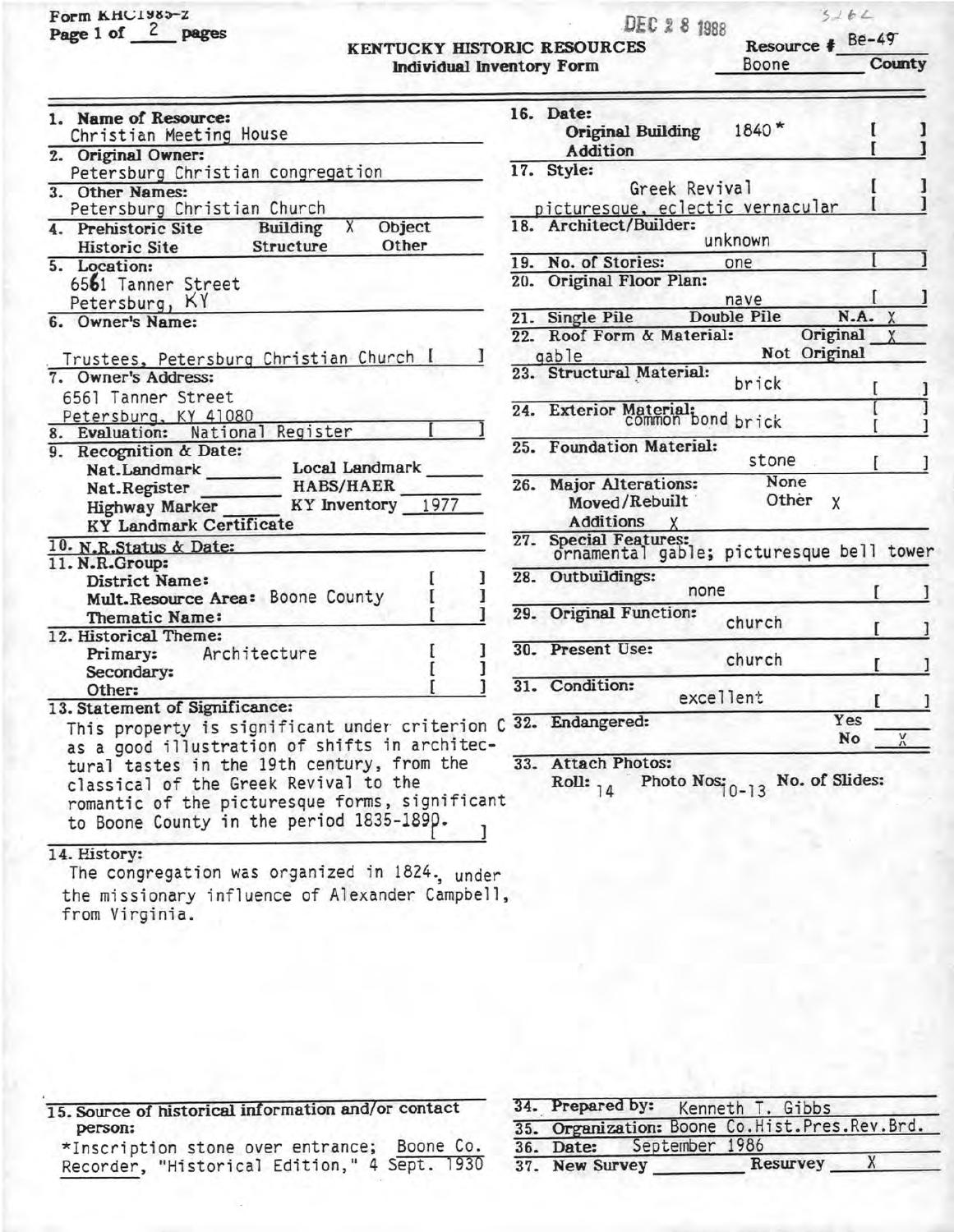Furum Association =

### **Page <sup>2</sup> of ? pages KENTUCKY HISTORIC RESOURCES Individual Inventory Form** Resource #  $Be-49$

| 38. | UTM Point of Primary Building:<br>Lawrenceburg<br>Quadrant:                                               | Zone<br>16 | <b>Easting</b><br>684420 | <b>Northing</b><br>4326360 | 39. G.I.S. Mod.<br>40. Coordi.Accuracy           |  |
|-----|-----------------------------------------------------------------------------------------------------------|------------|--------------------------|----------------------------|--------------------------------------------------|--|
| 41. | UTM Points of Boundary (for N. R. eligible sites only):<br>А.<br>the first property and the same of<br>B. |            | D.<br>Е.                 |                            |                                                  |  |
| 42. | C.<br>Total Acreage in Present Property: .656                                                             |            | 43.                      |                            | Acreage included in proposed N.R. boundary: .328 |  |

 $\frac{42}{11}$ 44. Site Plan (and boundary description and justification for N.R. sites):



The nominated property occupies city lots 63 and 66 and is roughly 130' <sup>X</sup> 110' in size. The boundary includes the entire city lots that have historically been associated with the property.

Contributing: <sup>1</sup> building

#### 45. Description and House Plan:

In its original state, the Petersburg Christian Church was <sup>a</sup> distinguished example of local traditional church architecture in the Greek Revival style. Its character was derived chiefly from the gable-front: three bays marked by raised pilasters, <sup>a</sup> dualleaf central door flanked by recessed brick panels. The sides were given five window bays, each window, now 2/2 pane sash, topped with <sup>a</sup> stone lintel.

Stylistic modifications to the building made in the 1870s included grouped brackets at the eaves, <sup>a</sup> decorative gable-peak of Gothic origins, and <sup>a</sup> louvered bell tower, with pilasters on all four faces and <sup>a</sup> concave-pyramidal roof.

Twentieth century additions extending from the rear of the church have not appreciably disturbed the historical feeling of the church.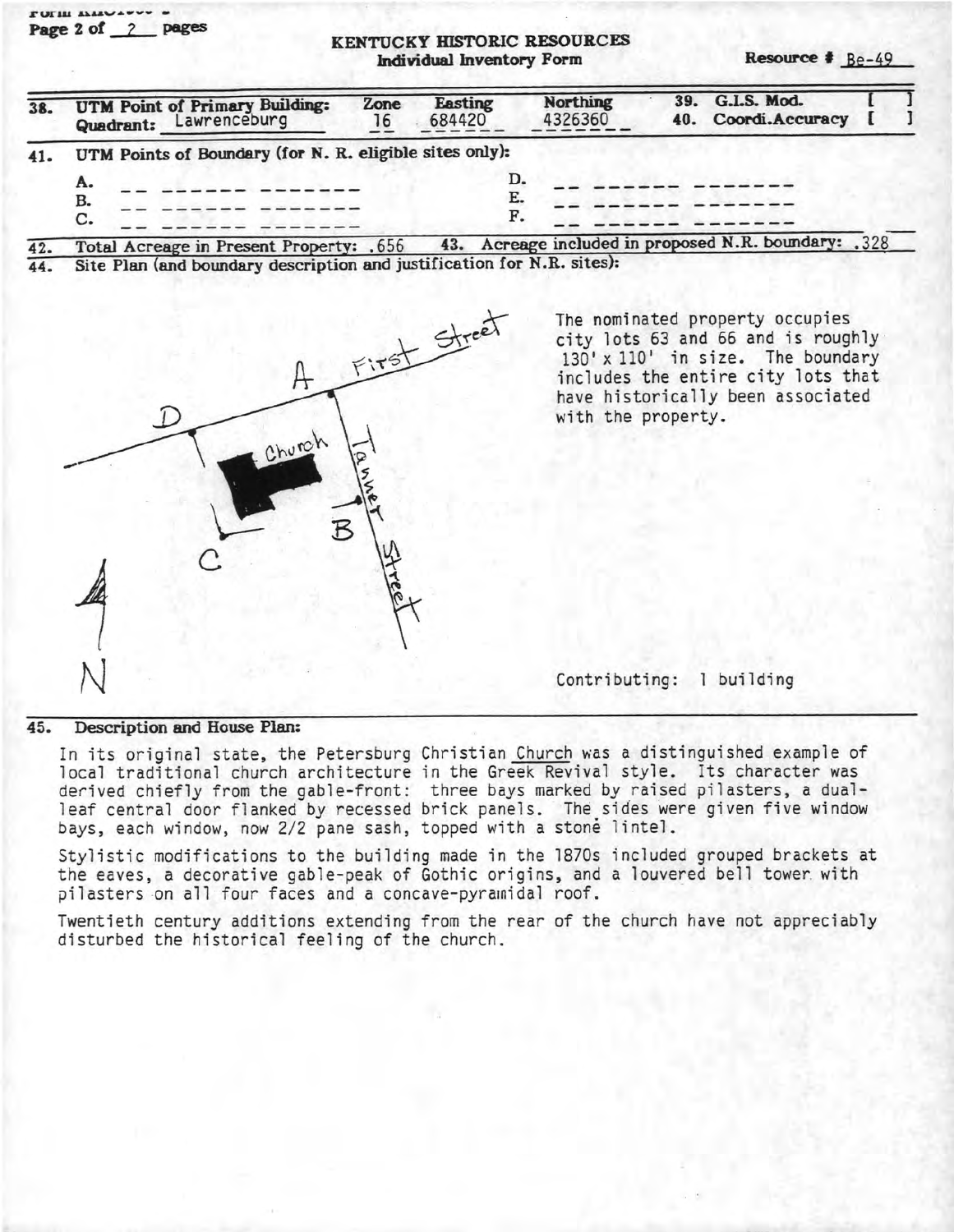

ý.

OMB Approval No. 1024-0018

United States Department of the Interior<br>National Park Service

## **National Register of Historic Places<br>Continuation Sheet**

Section number \_\_\_\_\_\_\_\_\_\_ Page \_\_\_\_\_\_\_

Multiple Resource Area Thematic Group

| Name  | Boone County MRA                                                                     |                                                         |        |                                 |
|-------|--------------------------------------------------------------------------------------|---------------------------------------------------------|--------|---------------------------------|
| State | KENTUCKY                                                                             |                                                         |        |                                 |
|       | Nomination/Type of Review                                                            |                                                         |        | Date/Signature                  |
|       | 11. Boone County Distillery Superintendant's<br>House and Guest House Latered in the | National Regists:                                       | Attest | FREEPER Stelvus                 |
|       | 12. Botts House                                                                      | Entered in the<br>Mational Register                     | Attest | freeper Helory Jyan             |
|       | 13. Calvert, B.C., House                                                             | $P_{\text{tot}}\nu_{\text{R}}$ , where $\alpha$<br>ARLL |        | 6/89<br>Keeper Helvrey ger      |
|       |                                                                                      |                                                         | Attest |                                 |
|       | 14. Chambers, A.E., Octagonal Barn<br>Sex / F. Substantive Review                    |                                                         |        | for Keeper Vatick Andrew 2/7/89 |
|       |                                                                                      |                                                         | Attest |                                 |
|       | 15. Chandler House                                                                   | Entered Hy 15g<br>Decimal Laristo                       |        | Keeper Alelarea Byan 2/6/89     |
|       |                                                                                      |                                                         | Attest |                                 |
|       | 16. Christian Meeting House                                                          | Entered in the<br>Mational Register                     |        | Hereper Aleburn Byen            |
|       |                                                                                      |                                                         | Attest |                                 |
|       | 17. Clore House                                                                      | Furnad in the<br>Father Resident Reeper                 |        | leluringSerces                  |
|       |                                                                                      |                                                         | Attest |                                 |
|       | 18. Clore, Jonas, House                                                              | Estimal in the<br>Australia                             |        | Reeper Alchams Byen             |
|       |                                                                                      |                                                         | Attest |                                 |
|       | 19. Collins, Capt. N., House                                                         |                                                         |        | Entered in the Cheeper Alebus   |
|       |                                                                                      |                                                         | Attest |                                 |
|       | 20. Corn, Allie, House                                                               | Entered in the<br>National Register Keeper Alebreas     |        |                                 |
|       |                                                                                      |                                                         |        |                                 |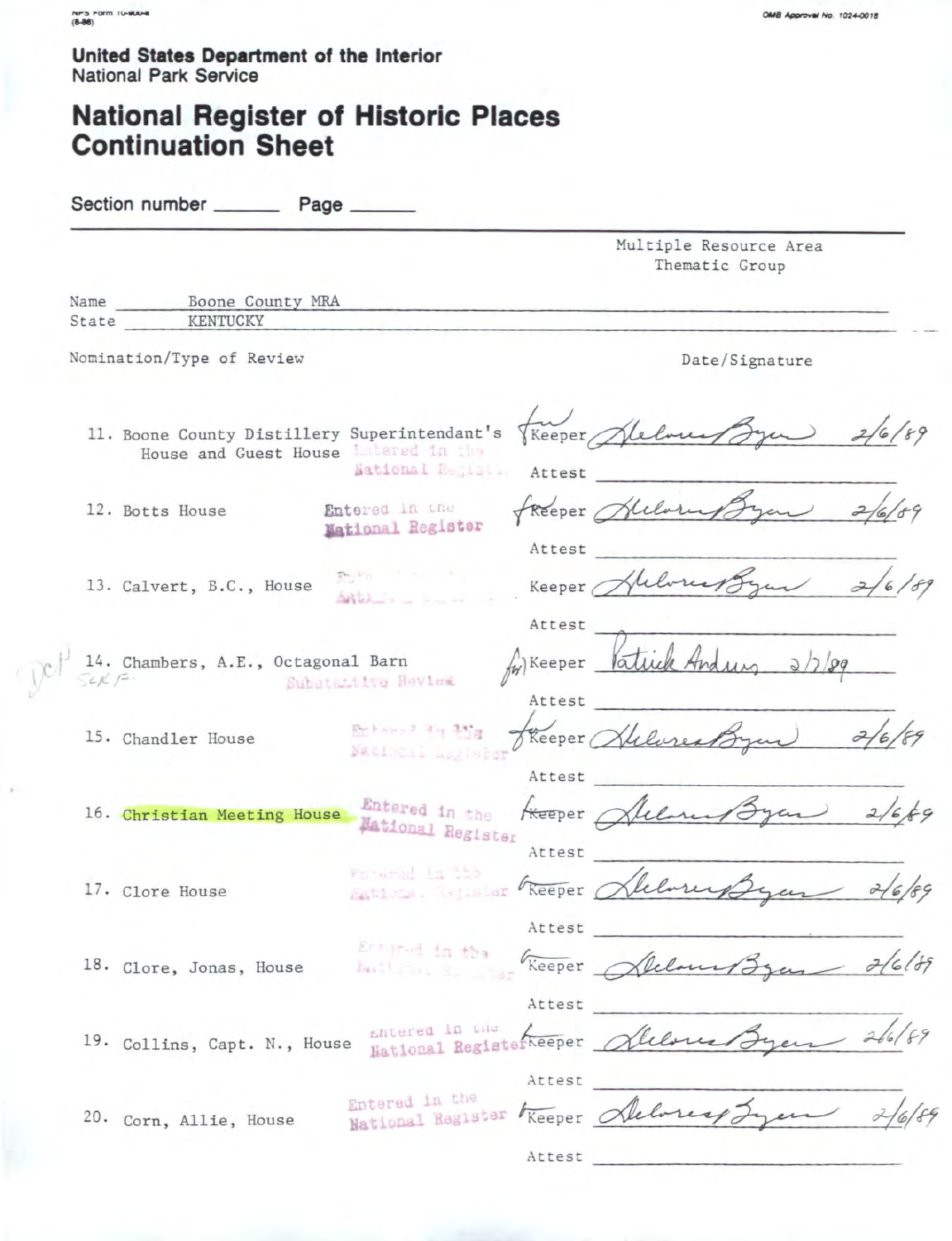### UNITED UNITED DEFARTMENT OF THE INTERIOR NATIONAL IARR SERVICE

NATIONAL REGISTER OF HISTORIC PLACES EVALUATION/RETURN SHEET

REQUESTED ACTION: NOMINATION

NAME: NAME: PROPERTY Christian Meeting House

MULTIPLE BOONE COUNTY MRA NAME:

STATE & COUNTY: KENTUCKY, Boone

DATE RECEIVED: 12/28/88 DATE OF 16TH DAY: 1/26/8<br>DATE OF WEEKLY LIST. DATE OF WEEKLY LIST: DATE OF PENDING LIST: 1/10/89 DATE OF 45TH DAY: 2/11/89

REFERENCE NUMBER: 88003262

NOMINATOR: STATE

REASONS FOR REVIEW:

AFFEAD: N DATA PROBLEM: N<br>OTHED: N DDTI: N OIHER: N PDIL: N<br>REOUEST N SAMPLE REQUEST: N SAMPLE: N LANDDONI L. N ILITOD: N<br>STD DDAFT. N SLR DRAFT: N LESS THAN 50 IEANS. N NATIONAL: N NATIONAL: N

COMMENT WAIVER: N

 $\sqrt{\frac{6}{6}}$  DATE Entered in the

National Register

ABSTRACT/SUMMARY COMMENTS:

DOCUMENTATION see attached comments Y/N see attached SLR Y/N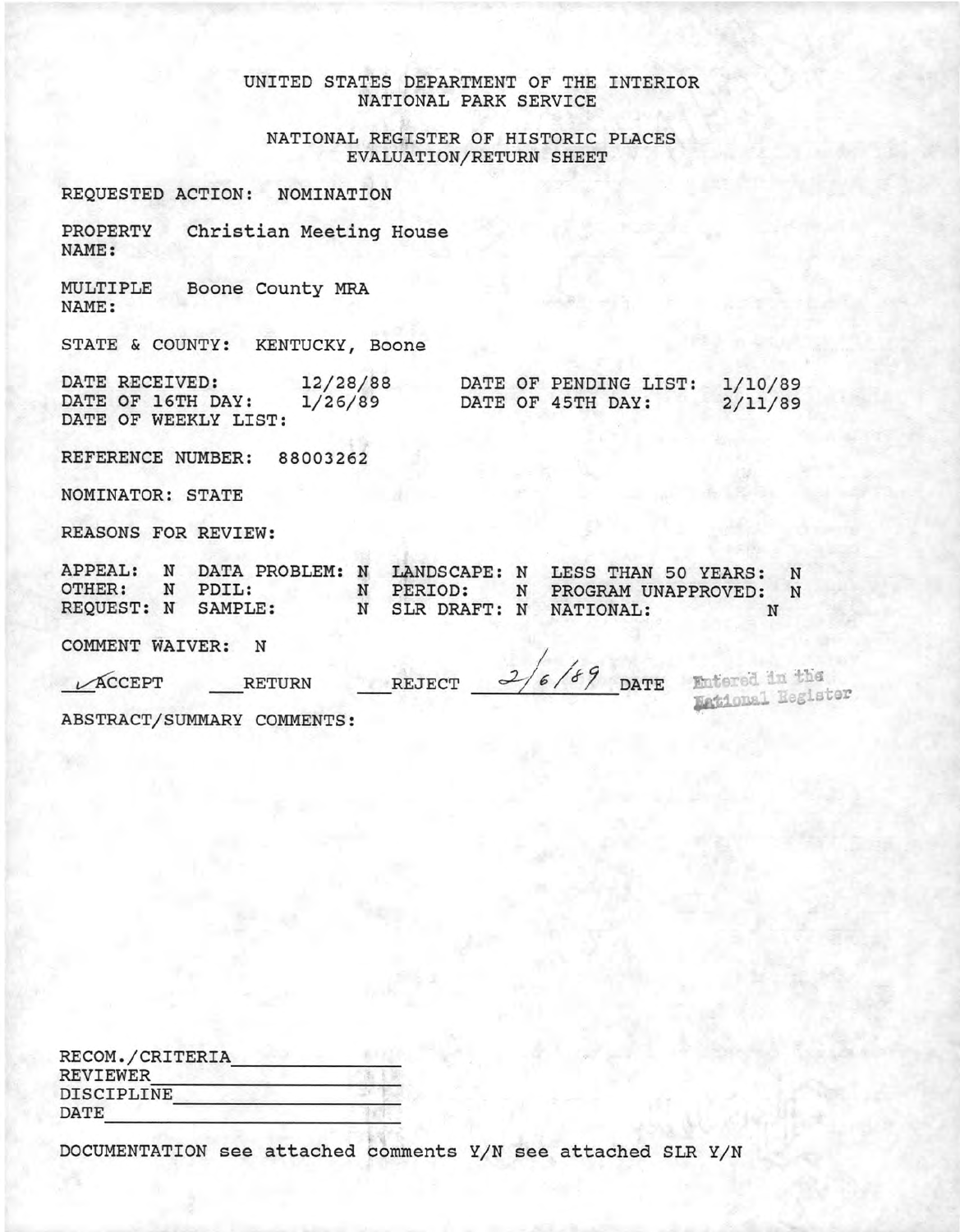### CLASSIFICATION

count resource type

STATE/FEDERAL AGENCY CERTIFICATION

FUNCTION

historic current

DESCRIPTION

architectural classification materials descriptive text

SIGNIFICANCE

Period Areas of Significance—Check and justify below

Specific dates Builder/Architect Statement of Significance (in one paragraph)

- summary paragraph completeness
- clarity
- applicable criteria
- justification of areas checked
- relating significance to the resource
- context
- relationship of integrity to significance
- justification of exception
- other

| <b>BIBLIOGRAPHY</b>                                                                             |
|-------------------------------------------------------------------------------------------------|
| GEOGRAPHICAL DATA                                                                               |
| verbal boundary description<br>acreage<br>boundary justification<br>UTMs                        |
| ACCOMPANYING DOCUMENTATION/PRESENTATION<br>photographs<br>sketch maps USGS maps<br>presentation |
| OTHER COMMENTS                                                                                  |
| Questions concerning this nomination may be directed to                                         |
| Phone                                                                                           |
| Signed<br>Date                                                                                  |
|                                                                                                 |

'site of the local dealer and the control of the control of the control of the control of the control of the control of the control of the control of the control of the control of the control of the control of the control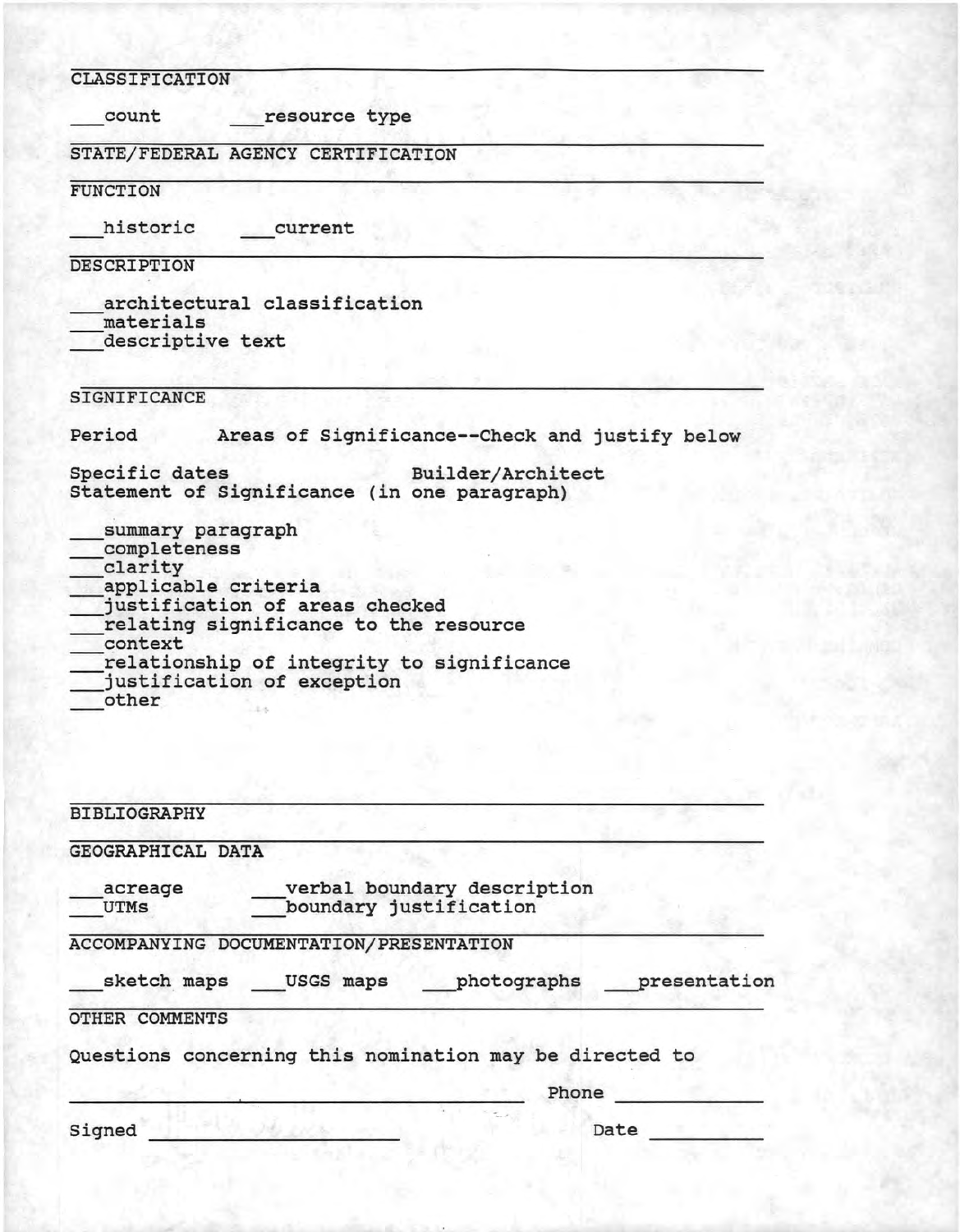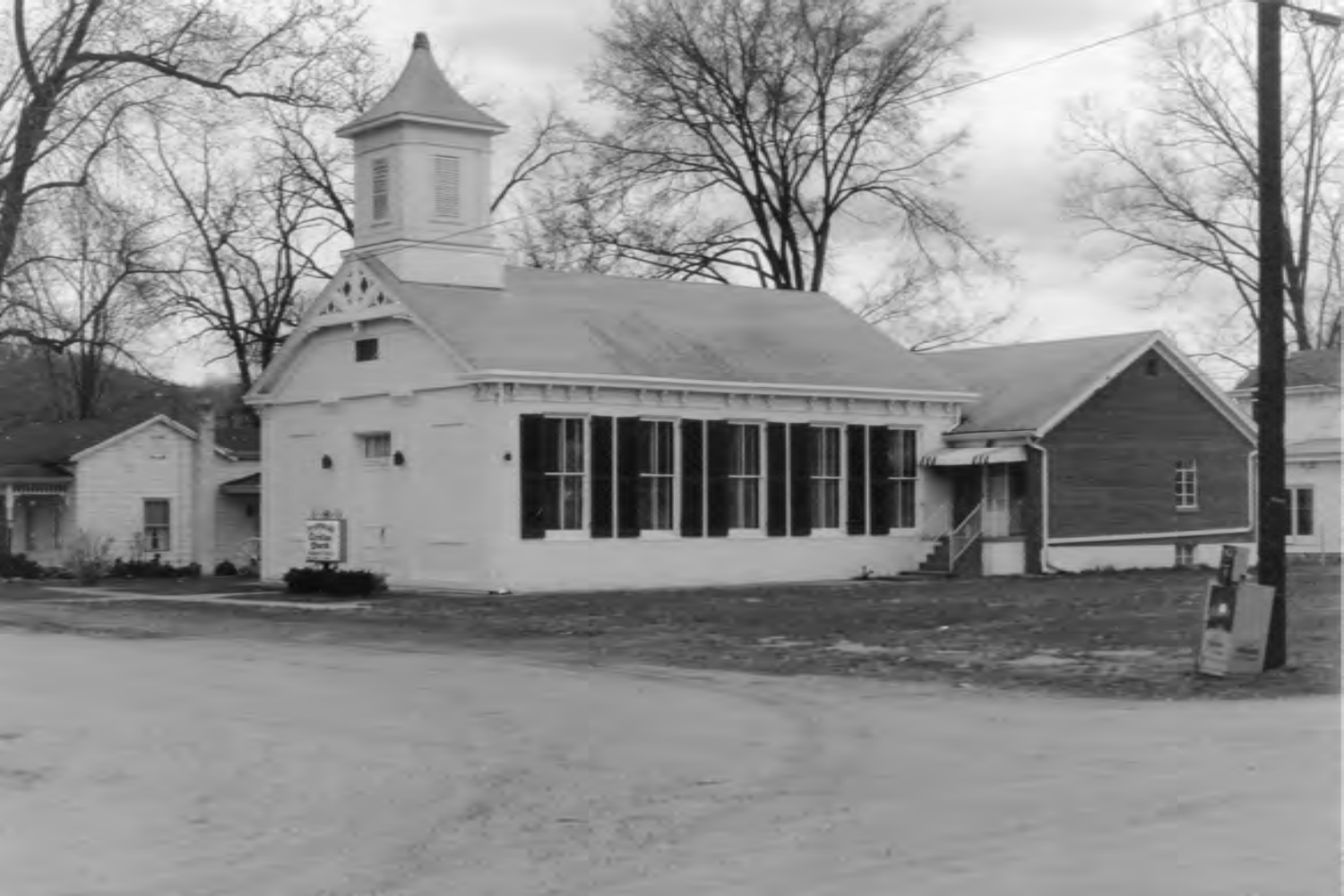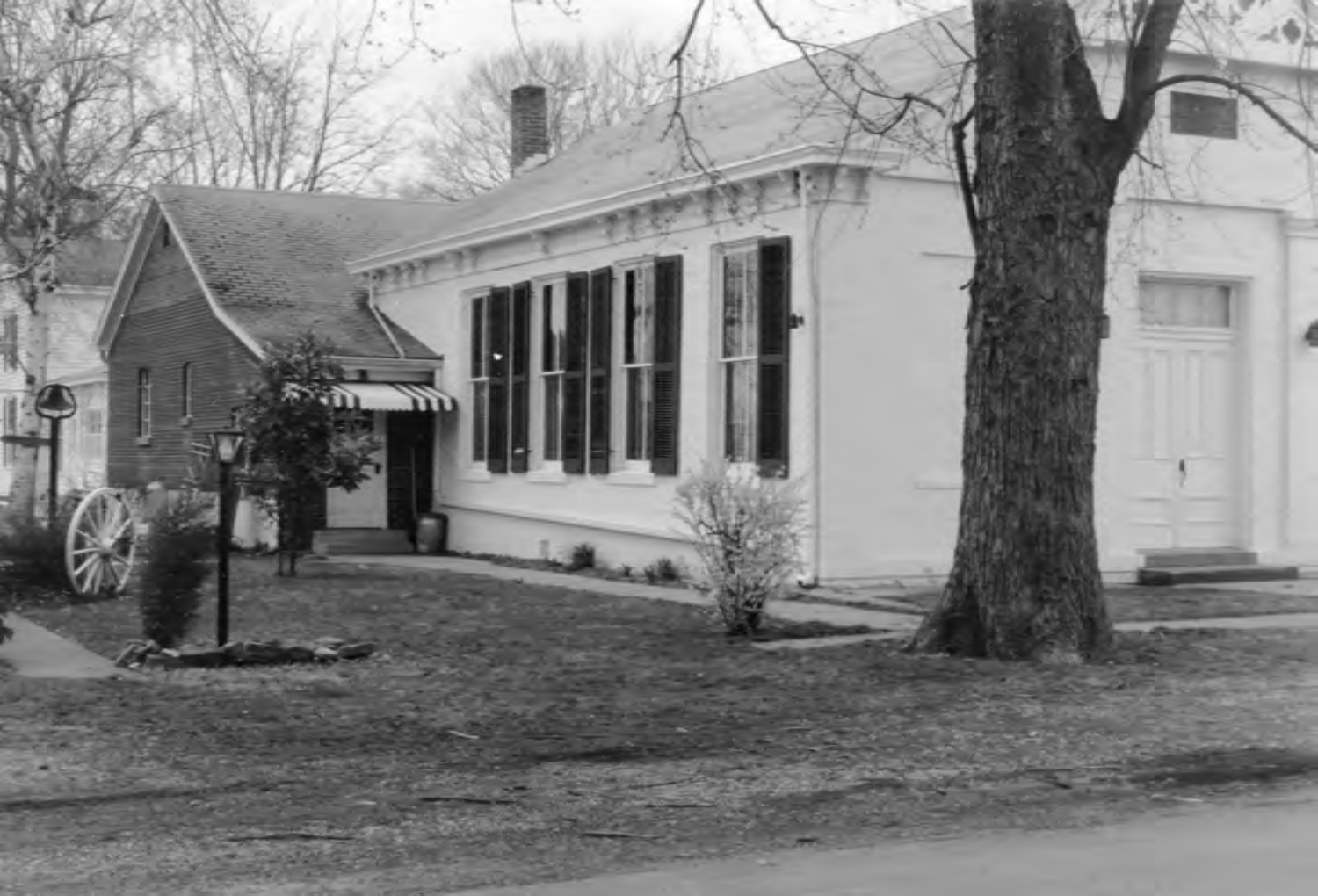